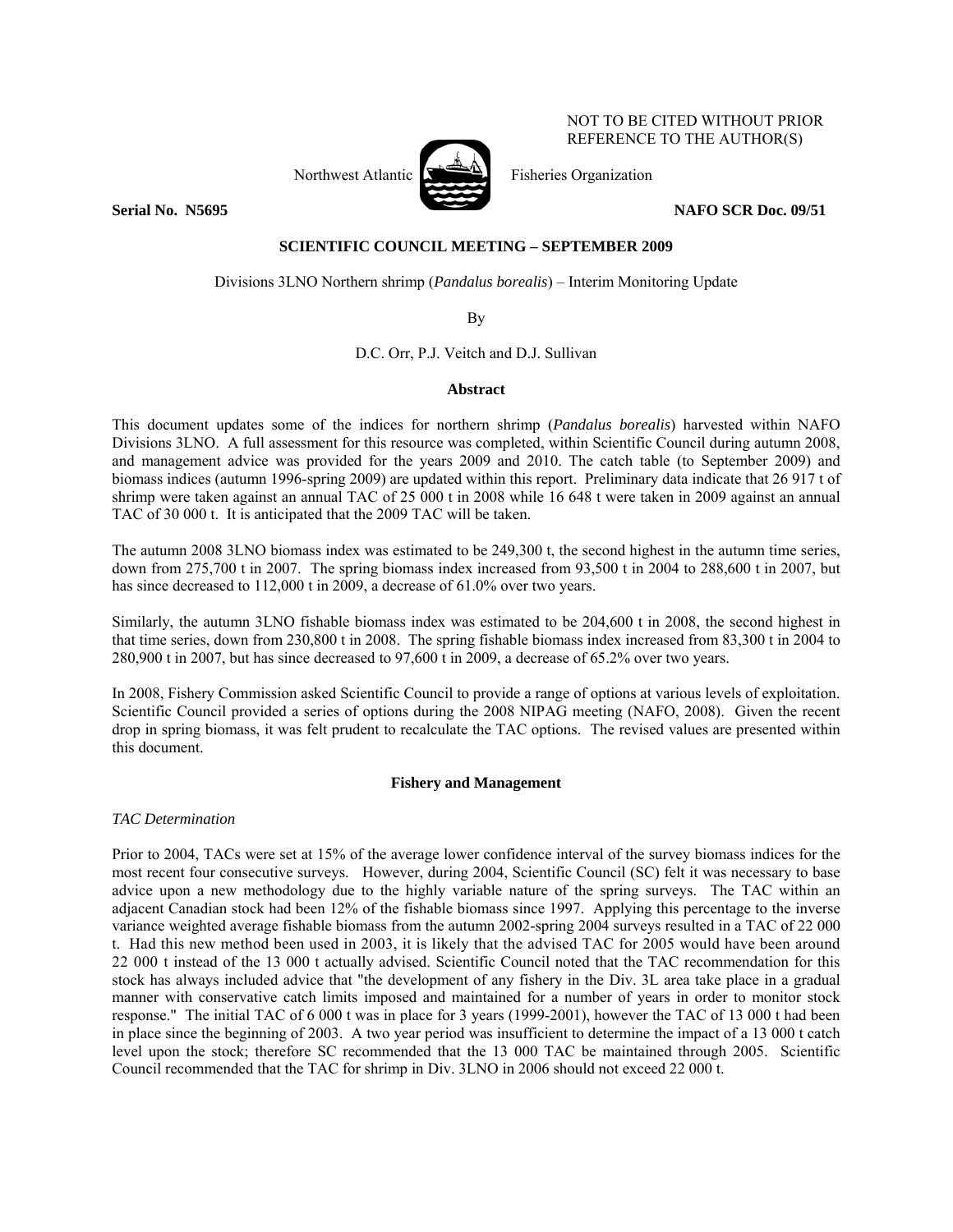In 2008, Fishery Commission asked Scientific Council to provide a range of options, at various levels of exploitation. The TAC for 2009 of 30,000 t translated into an exploitation rate of about 14.8%, based on inverse variance weighted average fishable biomass index in 2006-2008 surveys of 202,000 tons. SC reiterated its recommendation that the fishery be restricted to Div. 3L and that the use of a sorting grate with a maximum bar spacing of 22 mm be mandatory for all vessels in the fishery (NAFO, 2008).

## *Catch trends*

Catches increased dramatically since 1999, with the beginning of a regulated fishery. Table 1 and the following discussion provide the available numbers to date. Over the period 2000-2008, catches increased from 4 711 to 26 917 t. By September of 2009, 16 648 t of shrimp had been caught in 3L and it is anticipated that the 30 000 t quota will be taken. As per NAFO agreements, Canadian vessels took most of the catch during each vear. As per NAFO agreements, Canadian vessels took most of the catch during each year. Canadian catches increased from 4 050 t in 2000 to 21 187 t in 2008. By September 2009, Canadian vessels took 12 938 t of shrimp and it is anticipated that the 24 990 t Canadian quota will be taken. Catches by other contracting parties increased from 661 t in 2000 to 7 674 t in 2006. Preliminary data indicate that non Canadian vessels took 5 730 t of northern shrimp in 2008 and by September 2009, had taken 3 710 t of shrimp. It is anticipated that the 5 010 t quota for non Canadian vessels will be taken by December 2009. Table 1 provides a breakdown of catches by contracting party and year since 2000, while figure 1 indicates catches and TAC since 1993.

## **Canadian Multi-species Bottom Trawl Research Survey Trends**

Spring and autumn multi-species research surveys have been conducted onboard the Canadian Coast Guard vessels *Wilfred Templeman*, *Teleost* and *Alfred Needler* since 1995. Shrimp data have been available from autumn surveys since 1996 while shrimp data have been available from spring surveys since 1999. Fishing sets of 15 minute duration, with a tow speed of 3 knots, were randomly allocated to strata covering the Grand Banks and slope waters to a depth of 1 462 m in the autumn and 731 m in the spring, with the number of sets in a stratum proportional to its size (Fig. 2). All vessels used a Campelen 1800 shrimp trawl with a codend mesh size of 40 mm and a 12.7 mm liner. SCANMAR sensors were employed to monitor net geometry. Details of the survey design and fishing protocols are outlined in (Brodie 1996; Brodie and Stansbury 2007; McCallum and Walsh 1996).

Prior to autumn 2003, shrimp were frozen and returned to the Northwest Atlantic Fisheries Centre where species identifications were made, and number and weight per set were calculated. Beginning with the autumn 2003 survey, most of the shrimp samples have been processed at sea. Samples that could not be processed at sea were frozen and processed in the Northwest Atlantic Fisheries Centre upon return. Abundance and biomass indices were estimated *via* OGive MAPping calculations (Evans *et al.,* 2000). We refer to Orr *et al*. (2007) to provide the full comparison of Ogmap and areal expansion indices as presented during the October 2007 NAFO-ICES Pandalus Assessment Group (NIPAG) meeting.

It must be noted that deepwater strata (deeper than 731 m) within Divisions 3LNO as well as several shallow water strata within Division 3L were not surveyed during autumn 2004 (Brodie, 2005; Healey and Dwyer, 2006). Historically very few northern shrimp have been taken from the deepwater strata; therefore, the impact of not sampling the deepwater was felt to be negligible. Strata that were missed, in Division 3L, (autumn 2004) are highlighted in figure 3; however, all NAFO Regulatory Area (NRA) strata containing significant quantities of northern shrimp have been surveyed consistently throughout the time series.

Analyses of the autumn survey data indicate that the shallow (93-549 m) 3L strata missed in 2004 are important in determining the biomass indices. Typically these strata account for 25-61% of the 3L biomass (Orr *et al.* 2007). Figure 4 confirms the importance of these strata and that catches, within these strata, vary annually. Therefore, it was not appropriate to use a multiplicative model to estimate 3L biomass and abundance indices from the autumn 2004 survey.

All important shrimp strata were surveyed in autumn 2008. The autumn 2008 biomass estimate for NAFO Divisions 3LNO was 249,300 t (95% confidence range  $= 195,800 - 301,800$  t), the second highest biomass index in the autumn time series (Table 2; Fig. 5).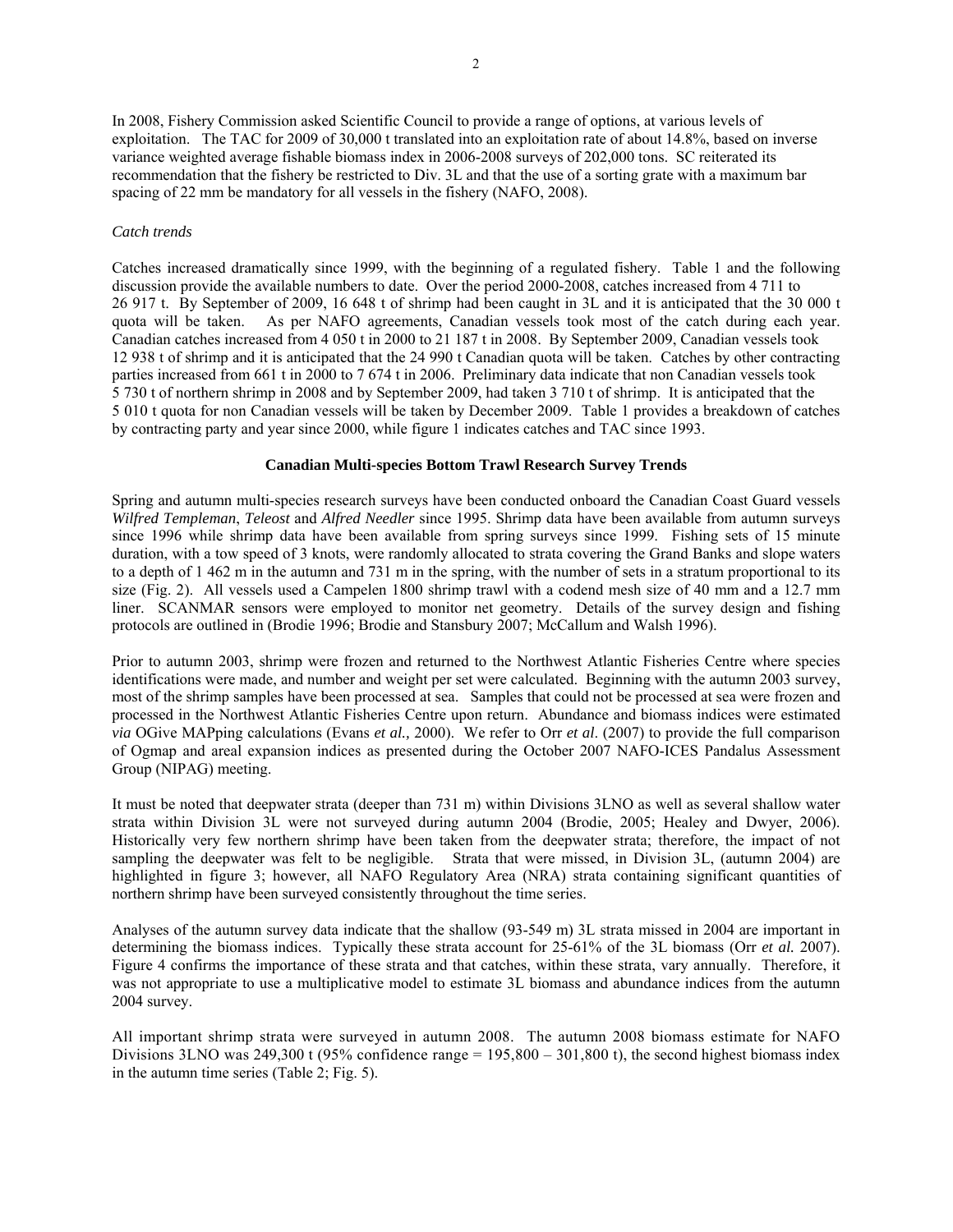Due to operational difficulties it was not possible to survey all of the strata within NAFO Divisions 3NO during spring 2006. Strata 373 and 383 as well as most strata deeper than 92 m were not surveyed (Fig. 6). Analyses from the spring 1999 - 2007 surveys indicated that greater than 96% and 50% of the 3N and 3O biomass respectively may be attributed to the strata that were missed (Orr *et al.* 2007). Therefore biomass and abundance indices were not determined for NAFO Divisions 3NO during spring 2006. Historically, at least 95.9% of the spring 3LNO shrimp biomass has been found within Division 3L (Table 5); therefore, the spring 2006 indices were for NAFO Divisions 3L only. All 3LNO strata were surveyed during spring 2009. The spring 2009 survey biomass index was 112,500 t (95% confidence bounds =  $62,850 - 167,500$  t), a drop of approximately 61.0% since 2007.

Over 92.7% of the total 3LNO biomass, from either spring or autumn surveys, was found within Division 3L, mostly within depths from 185 to 550 m. Over the study period, the area outside 200 Nmi accounted for between 11.2 and 32.6% of the estimated total 3LNO biomass (Tables 5 and 6; Figs. 4 and 6; Orr *et al.* 2007). During the autumn, the percent biomass within the NRA ranged between 13.0 and 21.0%. Three year running averages were estimated in order to smooth the peaks and troughs within the data. They indicate that  $14.5 - 20.1\%$  of the total 3LNO autumn biomass was within the NRA (Table 4). Over the period 1996 – 2008 the overall average autumn percent biomass within the NRA was 17.0%. During the spring, the percent biomass within the NRA ranged between 11.2 and 32.6% (three year running average ranged between 19.2 and 25.0%) (Table 5). Over the period 1999 – 2009 the average spring percent biomass with the NRA was 22.2%. It must be noted that variances around the spring indices are greater than around autumn indices (Tables 2 and 3; Figs. 4-7).

In all surveys, Division 3N accounted for 0.2-8.1% of the total 3LNO biomass (Tables 4 and 6). Between 33.3 and 83.3% of the 3N biomass was found outside the 200 Nmi limit. Division 3O accounted for less than 1% of the 3LNO biomass. A negligible amount of the Division 3O biomass was found outside the 200 Nmi limit.

The autumn 3LNO fishable biomass index remained high since 2001 with a decrease from 230,800 t in 2007 to 204,600 t in 2008. The spring fishable biomass index increased from 83,400 t in 2004 to 280,900 t in 2007, but has since decreased to 188,200 t in 2008 with a further decrease to 97,600 t in 2009 (Table 6 and Fig. 8) The fishable biomass index decreased of 65.2% over 2 years.

# TAC:

Table 7 provides the TAC determinations for various exploitation options. If the inverse variance weighted average fishable biomass from the autumn 2007-spring 2009 surveys is 174,000 t then harvests of 25 000 t, 26 000 t and 30 000 t would result in indices of exploitation of 14.37%, 14.96% and 17.24% respectively.

Autumn total biomass indices have remained at a high level since 2001, while spring indices increased between 2004 and 2007 but have since decreased by 61.0%. Similarly, autumn fishable biomass indices have remained at a high level since 2001 while spring indices increased between 2004 and 2007 but have since decreased by 65.2%.

Unfortunately, there is no analytical assessment for this stock therefore there is no risk analysis.

### **Conclusions**

Preliminary data indicate that 16 648 t of shrimp had been taken in the 3L shrimp fishery by September 2009 and it is anticipated that the entire 30 000 t quota will be taken by the end of December 2009.

The autumn 2008 NAFO Divisions 3LNO total biomass index was 249,300 t, the second highest in the autumn survey time series. The spring Divisions 3LNO total biomass index decreased by 61% over the past two years and was 112,500 t in 2009. The autumn 2008 fishable biomass index was 204,600 t, the second highest in the autumn survey time series. The spring fishable biomass index decreased by 65.2% over the past two years and was 97,600 t in 2009.

It is important to note that confidence intervals around the spring indices are generally broader than they are for the autumn indices therefore, the spring indices are thought to be less precise.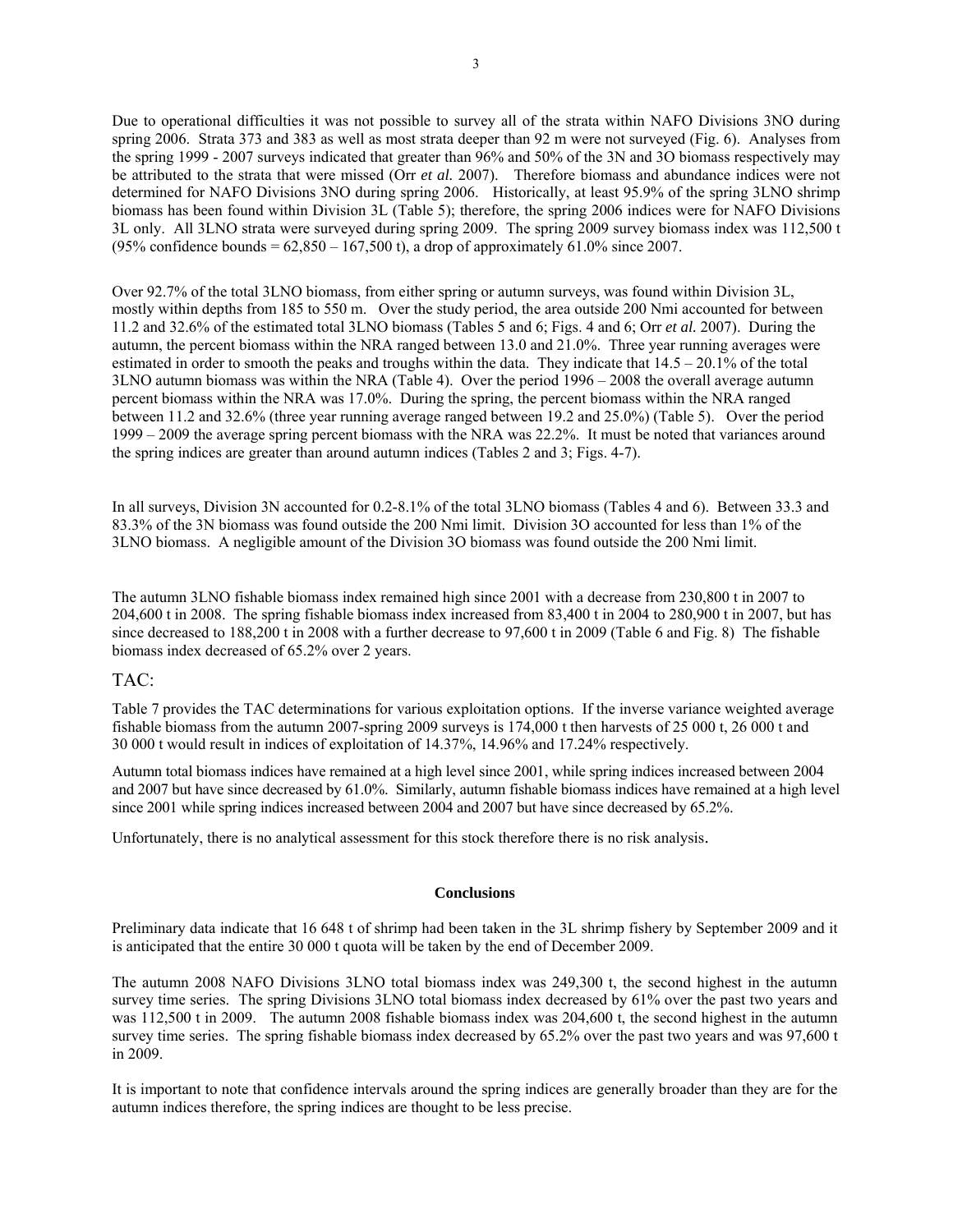## **Acknowledgements**

We would like to thank Mr. Gus Cossitt for producing figure 5, which indicates the 3L strata missed during the Canadian autumn 2004 research survey and Dr. Ricardo Federizon of the NAFO Secretariat for help with the Stantlant21A catch values.

#### **References**

- Brodie, W. 1996. A description of the 1995 fall groundfish survey in Division 2J3KLMNO. NAFO SCR. Doc., No. 27, Serial No. N2700, 7 p.
- Brodie, W. 2005. A description of the autumn multispecies surveys in SA 2+ Divisions 3KLMNO from 1995-2004. NAFO SCR Doc., No. 8, Serial No. N5083.
- Brodie, W., and D. Stansbury. 2007. A Brief Description of Canadian Multispecies Surveys in SA2+ Divisions 3KLMNO from 1995-2006. NAFO SCR Doc. 07/18, Ser. No. N5366.
- Evans, G.T., D.C. Orr, D.G. Parsons and P.J. Veitch. 2000. A non-parametric method for estimating biomass from trawl surveys, with Monte Carlo confidence intervals. J. Northw. Atl. Fish. Sci. Vol 27: 133-138.
- Healey, B.P. and K.S. Dwyer. 2005. A simple examination of Canadian autumn survey trends in NAFO Division 3LNO for Greenland halibut and American plaice: the impact of the incomplete coverage of this survey in 2004. NAFO SCR. Doc. 05/34. Serial No. N5117.
- McCallum, B. R., and S. J. Walsh. 1996. Groundfish survey trawls used at the Northwest Atlantic Fisheries Centre, 1971-present. NAFO SCR Doc., No. 50, Serial No. N2726, 18 p.
- NAFO. 2008. Fishery Commission Meeting, April 30 May 7, 2008. NAFO/FC Doc. 08/4. Serial No. 5555. 53 p..
- Orr. D.C., P.J. Veitch and D.J. Sullivan. 2007. An update of information pertaining to Northern Shrimp (*Pandalus borealis*, Kroyer) and groundfish in NAFO Divisions 2LNO. NAFO SCR Doc. 07/91. Serial No. N5482. 63p.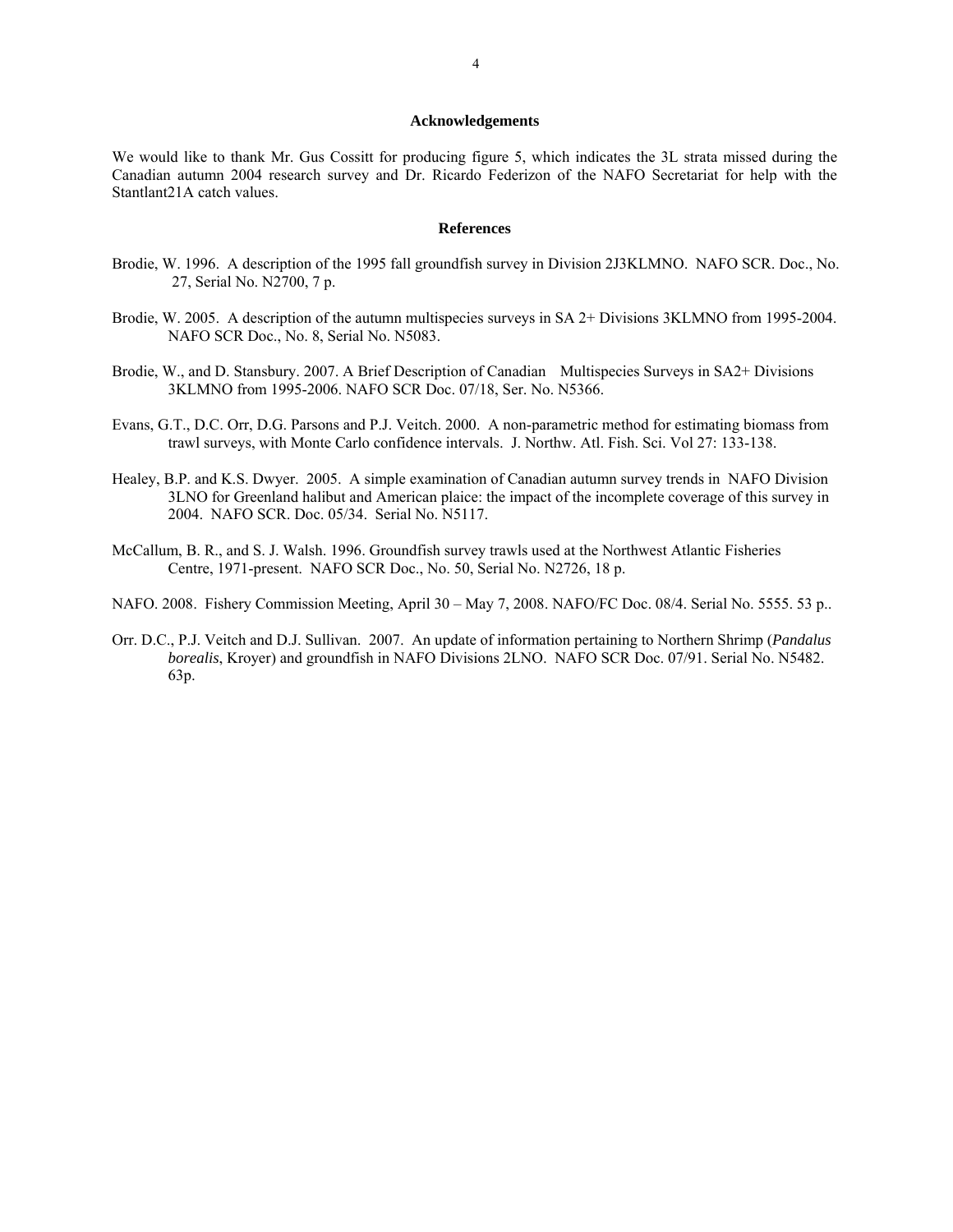|                             | 2000            | 2001            | 2002            | 2003             | 2004             | 2005             | 2006                   | 2007                   | 2008              | 2009      |
|-----------------------------|-----------------|-----------------|-----------------|------------------|------------------|------------------|------------------------|------------------------|-------------------|-----------|
| Canada                      | 4,050           | $4,984^2$       | 5,417           | $10,701^2$       | $10,560^2$       | $11,109^2$       | $18,128^2$             | $18,312^2$             | $21,187^2$        | 12,938    |
|                             |                 |                 |                 |                  |                  |                  |                        |                        |                   |           |
| Cuba                        |                 | 46 <sup>1</sup> | 70 <sup>1</sup> | $81^{1}$         | $145^3$          | $136^1$          | 239 <sup>1</sup>       | $240^{1}$              | $207^3$           | $334^{3}$ |
| EU/Estonia                  | $64^{1}$        | $2,264^4$       | $450^{5}$       | $299^{6}$        | $271^{6}$        | $569^{6}$        | $1,099^{6}$            | $1,45\overline{3}^{6}$ | 1092 <sup>1</sup> |           |
| European Union              |                 |                 |                 |                  |                  |                  |                        |                        |                   | $1238^3$  |
| Faroe Islands               | 42 <sup>1</sup> | $2,052^{4}$     | $620^{5}$       | $25^{1}$         | $1050^1$         | $1055^1$         | 1521 <sup>1</sup>      | 1798 <sup>1</sup>      | 2273 <sup>1</sup> | $757^3$   |
| France (SPM)                | $67^{1}$        | $67^{1}$        | $36^{1}$        | 144 <sup>1</sup> |                  |                  |                        | $245^1$                | $278^1$           |           |
| Greenland                   | 34 <sup>1</sup> |                 |                 | $671^1$          | 299 <sup>1</sup> | 311 <sup>1</sup> | $453^8$                | $456^8$                | $488^{3}$         | $532^{3}$ |
| Iceland                     | 99 <sup>1</sup> | $55^7$          | $54^7$          | $133^{7}$        | $105^{7}$        | $140^{1}$        | $226^7$                |                        |                   |           |
| EU/Latvia                   | $64^{1}$        | $67^{1}$        | $59^{1}$        | 144 <sup>1</sup> | 143 <sup>1</sup> | $144^{1}$        | $244^1$                | $310^{1}$              | $278^1$           |           |
| EU/Lithuania                | 67 <sup>1</sup> | 67 <sup>1</sup> | $67^{1}$        | 142 <sup>1</sup> | 144 <sup>1</sup> | 216 <sup>1</sup> | $486^1$                | $245^1$                | $182^1$           |           |
| Norway                      | $77^{1}$        | $78^{6}$        | $70^{6}$        | $145^9$          | $165^9$          | 144 <sup>1</sup> | $272^9$                | $250^9$                | $345^1$           | $180^{3}$ |
| EU/Poland                   | 40 <sup>1</sup> | $54^{1}$        |                 | $145^1$          | 144 <sup>1</sup> | 129 <sup>1</sup> | $244^1$                |                        |                   |           |
| Portugal                    |                 | $61^5$          |                 |                  |                  |                  |                        |                        |                   |           |
| Russia                      | $67^{1}$        | $67^{1}$        | $67^{1}$        |                  | 141 <sup>1</sup> | $146^1$          | $248^1$                | 112 <sup>1</sup>       | $278^{1}$         | $335^3$   |
| EU/Spain                    | 40 <sup>1</sup> | $699^{4}$       |                 | $151^1$          | $140^{1}$        | $154^1$          | $30\overline{5^6}$     | $190^1$                | $183^1$           |           |
| Ukraine                     |                 | 57 <sup>1</sup> |                 | $144^1$          | $145^1$          |                  | 121 <sup>1</sup>       |                        |                   | $334^{3}$ |
| <b>USA</b>                  |                 | $66^{1}$        | $57^{1}$        | 144 <sup>1</sup> |                  | $136^1$          | $245^1$                | $245^1$                | $278^{3}$         |           |
| <b>Estimated additional</b> |                 |                 |                 |                  |                  |                  | $2,000^{\overline{5}}$ |                        |                   |           |
| catch                       |                 |                 |                 |                  |                  |                  |                        |                        |                   |           |
| <b>GRAND TOTAL</b>          | 4,711           | 10,69           | 6,994           | 13,099           | 13,464           | 14,384           | 25,802                 | 23,854                 | 26,917            | 16,648    |
|                             |                 | 7               |                 |                  |                  |                  |                        |                        |                   |           |
| TAC (tons)                  | 6,000           | 6,000           | 6,000           | 13,000           | 13,000           | 13,000           | 22,000                 | 22,000                 | 25,000            | 30,000    |

Table 1. Annual nominal catches (t) by country of northern shrimp (*Pandalus borealis*) caught in NAFO Div. 3L between 2000 and September 2009.

## Sources:

- 
- <sup>1</sup><br>
<sup>2</sup> Canadian Atlantic Quota Report, or other preliminary sources<br>
<sup>3</sup> NAEO monthly records of previousnl estabes
- NAFO monthly records of provisional catches
- 4 Value agreed upon in Stacfis
- $5 \t{\text{Canadian surveillance reports}}$
- <sup>6</sup> Observer datasets
- 7 Icelandic logbook dataset.
- 8 Greenlandic logbook dataset.
- 9 Norwegian logbook dataset.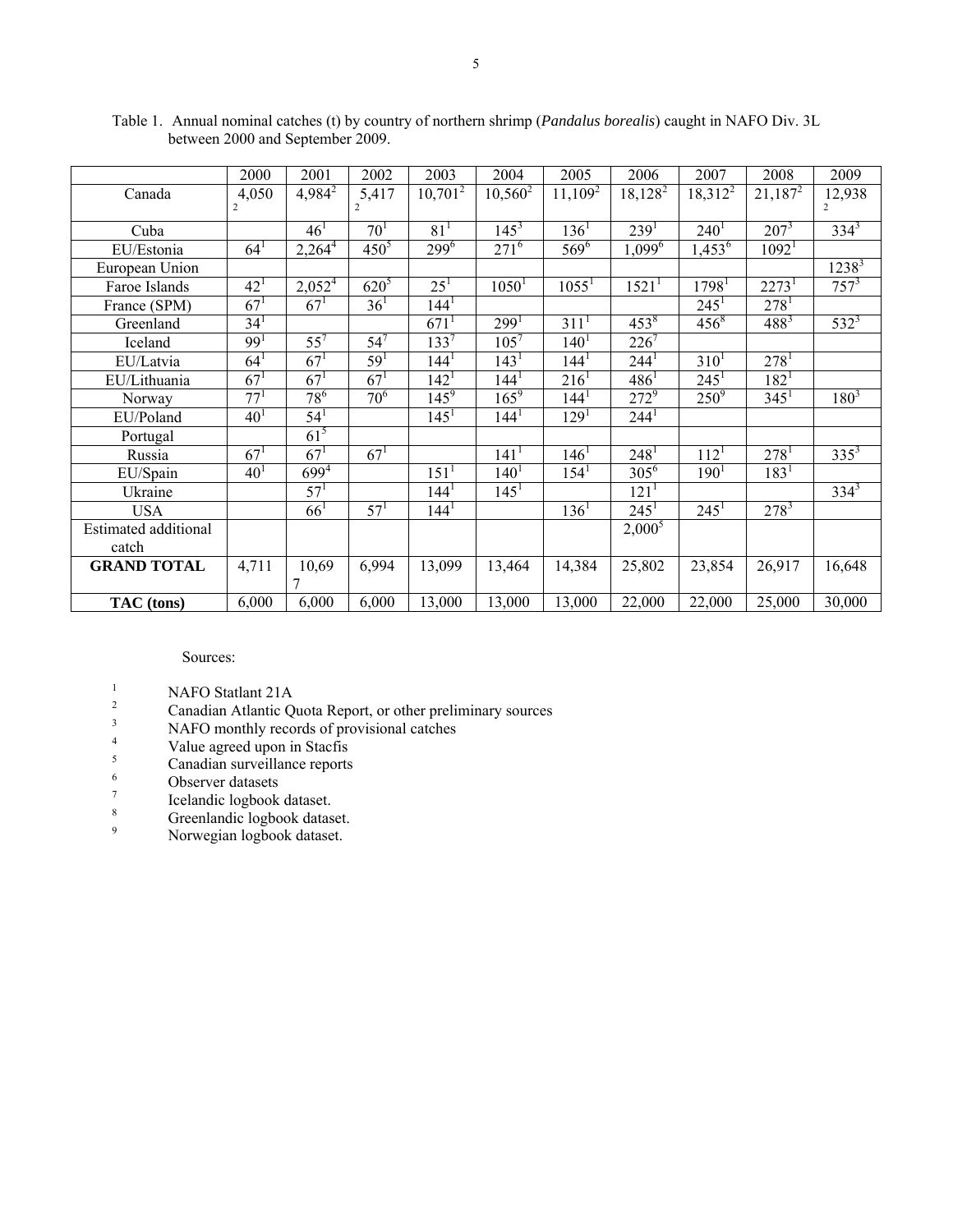Table 2. Northern shrimp biomass estimates in NAFO divisions 3LNO from annual **autumn** Canadian multi-species bottom trawl surveys, 1996 – 2008. Offshore strata only (standard 15 min. tows). Please note that autumn 2004 indices were not determined due to missing strata. All indices were determined using Ogive Mapping calculations. Previous estimates made use of preliminary data. The estimates presented here were determined using finalized datasets. Direction and percent change in relation to previous estimates are provided within the brackets.

|      |            | Biomass (tons)      |            | Abundance (numbers $x 10^6$ ) | Survey             |            |             |
|------|------------|---------------------|------------|-------------------------------|--------------------|------------|-------------|
|      | Lower C.I. | Estimate            | Upper C.I. | Lower C.I.                    | Estimate           | Upper C.I. | <b>Sets</b> |
| 1996 | 20,150     | 24,700 (0%)         | 35,010     | 5,342                         | $6,580 (+0.12\%)$  | 9,390      | 304         |
| 1997 | 32,410     | $44,000(0\%)$       | 61,940     | 7,550                         | $9,917 (+0.06)$    | 13,870     | 318         |
| 1998 | 48,320     | $60,700(0\%)$       | 76,650     | 11,950                        | $14,980 (+0.03%)$  | 19,130     | 347         |
| 1999 | 43,160     | 54,900 (0%)         | 72,400     | 10,620                        | $12,997 (+0.03%)$  | 16,520     | 313         |
| 2000 | 83,990     | $107,000(0\%)$      | 139,200    | 20,890                        | $27,901 (+0.01\%)$ | 35,830     | 337         |
| 2001 | 155,300    | $215,500 (+0.05\%)$ | 259,600    | 36,890                        | 51,732 (0%)        | 62,040     | 362         |
| 2002 | 135,500    | $191,700(0\%)$      | 239,500    | 31,110                        | 44,475 (0%)        | 54,760     | 365         |
| 2003 | 144,000    | $191,000 (+0.11\%)$ | 243,400    | 30,470                        | $39,669 (+0.48\%)$ | 49,590     | 316         |
| 2004 |            | ???                 |            |                               | ???                |            |             |
| 2005 | 177,500    | 222,600 (-0.49%)    | 264,600    | 35,490                        | 45,083 $(-0.41\%)$ | 53,730     | 333         |
| 2006 | 172,900    | 215,400 (0%)        | 252,000    | 36,450                        | 47,034 (-0.04%)    | 55,700     | 312         |
| 2007 | 214,600    | $275,700 (+0.22\%)$ | 349,800    | 43,620                        | $56,852 (+0.81)$   | 71,460     | 361         |
| 2008 | 195,800    | 249,300             | 301,800    | 40,740                        | 53,252             | 65,020     | 256         |

## **Area compared each year = 272,766.3 sq. km.**

Table 3. Northern shrimp biomass estimates in NAFO divisions 3LNO from annual **spring** Canadian multi-species bottom trawl surveys, 1999 – 2009. Offshore strata only (standard 15 min. tows). Please note that strata deeper than 93 m were not surveyed in 3NO during spring 2006. Historically more than 97% of the shrimp have been attributed to strata within 3L therefore the spring 2006 estimates are for 3L. All indices were determined using Ogive Mapping calculations. Previous estimates made use of preliminary data. The estimates presented here were determined using finalized datasets. Direction and percent change in relation to previous estimates are provided within the brackets.

| Year |            | Biomass (tons)     |            | Abundance (numbers $x 10^6$ ) | Survey              |            |      |
|------|------------|--------------------|------------|-------------------------------|---------------------|------------|------|
|      | Lower C.I. | Estimate           | Upper C.I. | Lower C.I.                    | Estimate            | Upper C.I. | Sets |
| 1999 | 26,990     | $49,400(0\%)$      | 76,190     | 6,564                         | $11,418(0\%)$       | 17,300     | 313  |
| 2000 | 65,710     | $113,300(0\%)$     | 176,700    | 13,150                        | 21357 (0%)          | 31,590     | 298  |
| 2001 | 52,680     | $82,500(0\%)$      | 117,100    | 12,250                        | $19,718 (+0.02\%)$  | 28,540     | 300  |
| 2002 | 87,390     | 133,800 (0%)       | 204,700    | 20,730                        | $31,263(0\%)$       | 47,660     | 304  |
| 2003 | 117,200    | $169,600(0\%)$     | 222,600    | 26,370                        | $38,967(-0.08\%)$   | 53,790     | 300  |
| 2004 | 40,960     | $93,500(0\%)$      | 169,100    | 8,172                         | $17,999(0\%)$       | 31,890     | 296  |
| 2005 | 85,630     | $133,400(0\%)$     | 183,500    | 16,800                        | $25,553 (+ 0.05\%)$ | 34,860     | 289  |
| 2006 | 107,400    | $177,200(-1.23\%)$ | 246,300    | 21,260                        | 34,086 (-1.49%)     | 46,340     | 195  |
| 2007 | 190,200    | 288,600 (0%)       | 379,200    | 35,340                        | 54,306 (0%)         | 72,790     | 295  |
| 2008 | 170,800    | $223,200(-3.96\%)$ | 277,200    | 35,150                        | 45,997.2 (-4.58%)   | 55,980     | 273  |
| 2009 | 62,850     | 112,500            | 167,500    | 14,430                        | 24,447              | 35,180     | 299  |

**Area compared each year = 272,766.3 sq. km.**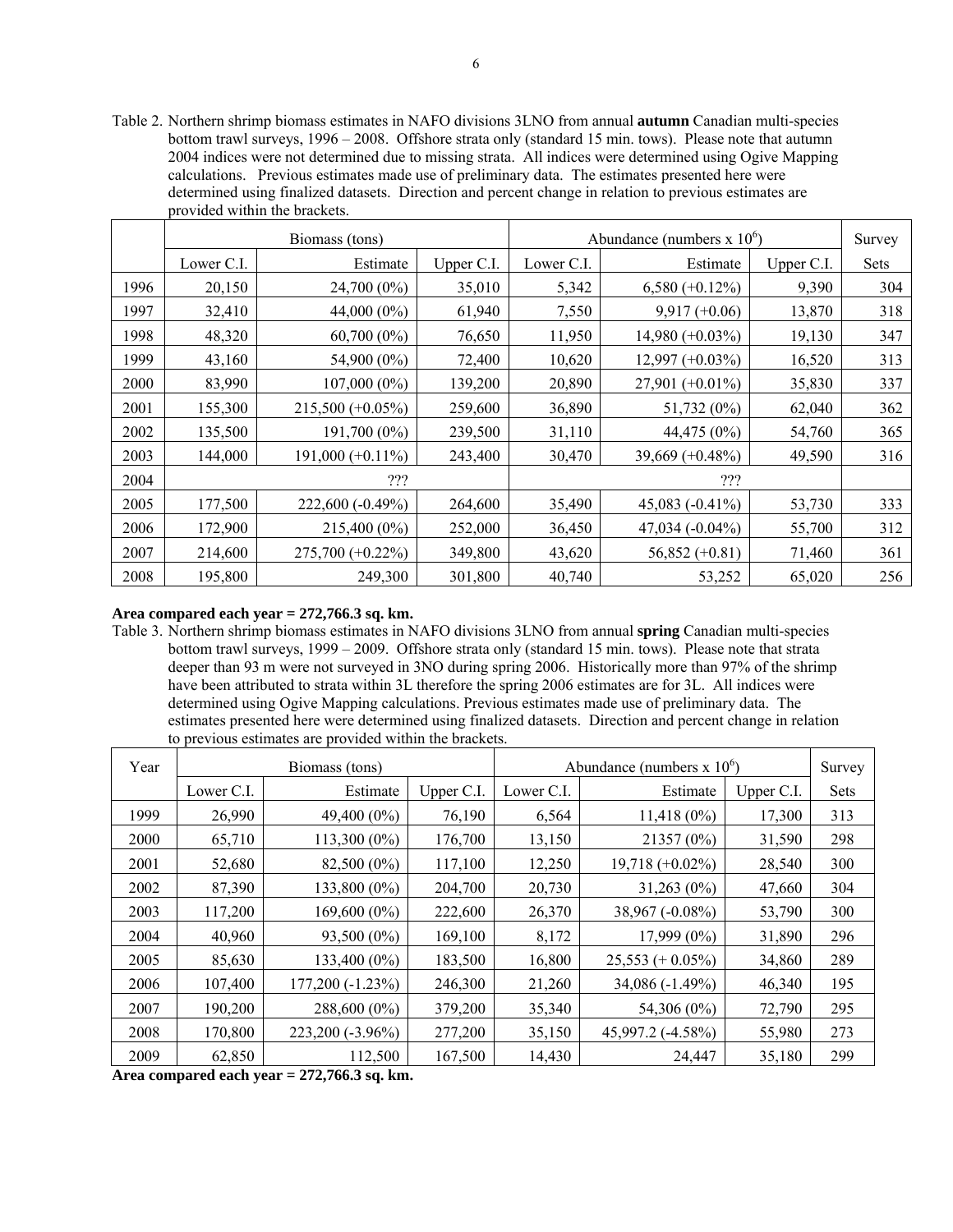Table 4. NAFO Divisions 3LNO *Pandalus borealis* biomass estimates for entire divisions and outside the 200 Nmi limit. Shrimp were collected during the 1996 – 2008 **autumn** Canadian multi-species surveys using a Campelen 1800 shrimp trawl (standard 15 min tows). All indices were estimated using Ogmap calculations.

|        |               |                           | <b>Entire Division</b> |                        | Outside 200 Nmi limit   |                                |                 |                                                      |
|--------|---------------|---------------------------|------------------------|------------------------|-------------------------|--------------------------------|-----------------|------------------------------------------------------|
| Season | Year          | Division Biomass estimate | (t)                    | Percent by<br>division | Biomass estimate<br>(t) | Percent biomass<br>by division | biomass         | 3 year running<br>percent average percent<br>biomass |
|        |               |                           |                        |                        |                         |                                | in NRA          | in NRA                                               |
| Autumn | 1996          | 3L                        | 22,900                 | 92.71                  | 4,000                   | 85.11                          | 17.47           |                                                      |
| Autumn | 1997          | 3L                        | 43,400                 | 98.64                  | 5,500                   | 91.67                          | 12.67           |                                                      |
| Autumn | 1998          | 3L                        | 56,000                 | 92.26                  | 8,900                   | 81.65                          | 15.89           | 15.34                                                |
| Autumn | 1999          | 3L                        | 54,500                 | 99.27                  | 8,000                   | 96.39                          | 14.68           | 14.41                                                |
| Autumn | 2000          | 3L                        | 105,800                | 98.88                  | 22,100                  | 98.22                          | 20.89           | 17.15                                                |
| Autumn | 2001          | 3L                        | 213,700                | 99.21                  | 40,800                  | 97.14                          | 19.09           | 18.22                                                |
| Autumn | 2002          | 3L                        | 187,800                | 97.97                  | 35,200                  | 92.39                          | 18.74           | 19.57                                                |
| Autumn | 2003          | 3L                        | 185,300                | 97.02                  | 35,600                  | 91.75                          | 19.21           | 19.02                                                |
| Autumn | 2004          | 3L                        | ???                    | ???                    | ???                     | 777                            | ???             | ???                                                  |
| Autumn | 2005          | 3L                        | 221,200                | 99.37                  | 26,200                  | 97.40                          | 11.84           | ???                                                  |
| Autumn | 2006          | 3L                        | 213,700                | 99.21                  | 27,100                  | 96.44                          | 12.68           | ???                                                  |
|        | 2007          | 3L                        | 271,500                | 98.48                  | 49,700                  | 98.42                          | 18.31           | 14.28                                                |
| Autumn | 2008          | 3L                        | 246,200                | 98.76                  | 32,900                  | 97.92                          | 13.36           | 14.78                                                |
| Autumn |               |                           |                        |                        |                         |                                |                 |                                                      |
| Autumn | 1996          | 3N                        | 2,000                  | 8.10                   | 700                     | 14.89                          | 35.00           |                                                      |
| Autumn | 1997          | 3N                        | 700                    | 1.59                   | 500                     | 8.33                           | 71.43           |                                                      |
| Autumn | 1998          | 3N                        | 4,700                  | 7.74                   | 2,000                   | 18.35                          | 42.55           | 49.66                                                |
| Autumn | 1999          | 3N                        | 500                    | 0.91                   | 300                     | 3.61                           | 60.00           | 57.99                                                |
| Autumn | 2000          | 3N                        | 700                    | 0.65                   | 400                     | 1.78                           | 57.14           | 53.23                                                |
| Autumn | 2001          | 3N                        | 1,700                  | 0.79                   | 1,200                   | 2.86                           | 70.59           | 62.58                                                |
| Autumn | 2002          | 3N                        | 4,000                  | 2.09                   | 2,900                   | 7.61                           | 72.50           | 66.74                                                |
| Autumn | 2003          | 3N                        | 4,700                  | 2.46                   | 3,200                   | 8.25                           | 68.09           | 70.39                                                |
| Autumn | 2004          | 3N                        | 2,600                  | 777                    | 2,100                   | ???                            | $??\mathcal{?}$ | ???                                                  |
| Autumn | 2005          | 3N                        | 1000                   | 0.45                   | 700                     | 2.60                           | 70.00           |                                                      |
| Autumn | 2006          | 3N                        | 1,500                  | 0.70                   | 1000                    | 3.56                           | 66.67           |                                                      |
| Autumn | 2007          | 3N                        | 1,300                  | 0.47                   | 800                     | 1.58                           | 61.54           | 66.07                                                |
| Autumn | 2008          | 3N                        | 1,300                  | 0.52                   | 700                     | 2.08                           | 53.85           | 60.68                                                |
| Autumn | 1996          | 30                        | $\mathbf 0$            | 0.00                   | $\mathbf 0$             | 0.00                           | 0.00            |                                                      |
| Autumn | 1997          | 30                        | $\mathbf 0$            | 0.00                   | $\pmb{0}$               | 0.00                           | 0.00            |                                                      |
| Autumn | 1998          | 30                        | 100                    | 0.16                   | $\mathsf 0$             | 0.00                           | 0.00            | 0.00                                                 |
| Autumn | 1999          | 30                        | 0                      | 0.00                   | 0                       | 0.00                           | 0.00            | 0.00                                                 |
| Autumn | 2000          | 30                        | $\mathbf 0$            | 0.00                   | $\mathbf 0$             | 0.00                           | 0.00            | 0.00                                                 |
| Autumn | 2001          | 30                        | $\mathbf 0$            | 0.00                   | $\mathbf 0$             | 0.00                           | 0.00            | 0.00                                                 |
| Autumn | 2002          | 30                        | 100                    | 0.05                   | $\mathbf 0$             | 0.00                           | 0.00            | 0.00                                                 |
| Autumn | 2003          | 30                        | 200                    | 0.10                   | $\mathbf 0$             | 0.00                           | 0.00            | 0.00                                                 |
| Autumn | 2004          | 30                        | 200                    | ???                    | $\mathbf 0$             | 222                            | ???             | ???                                                  |
| Autumn | 2005          | 30                        | 100                    | 0.04                   | 0                       | 0.00                           | 0.00            |                                                      |
| Autumn | 2006          | 30                        | $\mathbf 0$            | 0.00                   | $\mathbf 0$             | 0.00                           | 0.00            |                                                      |
| Autumn | 2007          | 30                        | $\mathbf 0$            | 0.00                   | $\pmb{0}$               | 0.00                           | 0.00            | 0.00                                                 |
| Autumn | 2008          | 30                        | $\mathbf 0$            | 0.00                   | 0                       | 0.00                           | 0.00            | 0.00                                                 |
|        | all divisions |                           |                        |                        |                         |                                |                 |                                                      |
|        |               |                           |                        |                        |                         |                                |                 |                                                      |
| Autumn | 1996          |                           | 24,700                 | 101                    | 4,700                   | 100                            | 19.03           |                                                      |
| Autumn | 1997          |                           | 44,000                 | 100                    | 6,000                   | 100                            | 13.64           |                                                      |
| Autumn | 1998          |                           | 60,700                 | 100                    | 10,900                  | 100                            | 17.96           | 16.87                                                |
| Autumn | 1999          |                           | 54,900                 | 100<br>100             | 8,300                   | 100<br>100                     | 15.12           | 15.57<br>18.03                                       |
| Autumn | 2000          |                           | 107,000                |                        | 22,500                  |                                | 21.03           |                                                      |
| Autumn | 2001          |                           | 215,400                | 100                    | 42,000                  | 100                            | 19.50           | 18.55                                                |
| Autumn | 2002          |                           | 191,700                | 100                    | 38,100                  | 100                            | 19.87           | 20.13                                                |
| Autumn | 2003          |                           | 191,000                | 100                    | 38,800                  | 100                            | 20.31           | 19.90                                                |
| Autumn | 2004          |                           | 222                    |                        | 777                     |                                | ???             | ???                                                  |
| Autumn | 2005          |                           | 222,600                | 100                    | 26,900                  | 100                            | 12.08           |                                                      |
| Autumn | 2006          |                           | 215,400                | 100                    | 28,100                  | 100                            | 13.05           |                                                      |
| Autumn | 2007          |                           | 275,700                | 99                     | 50,500                  | 100                            | 18.32           | 14.48                                                |
| Autumn | 2008          |                           | 249,300                | 99                     | 33,600                  | 100                            | 13.48           | 14.95                                                |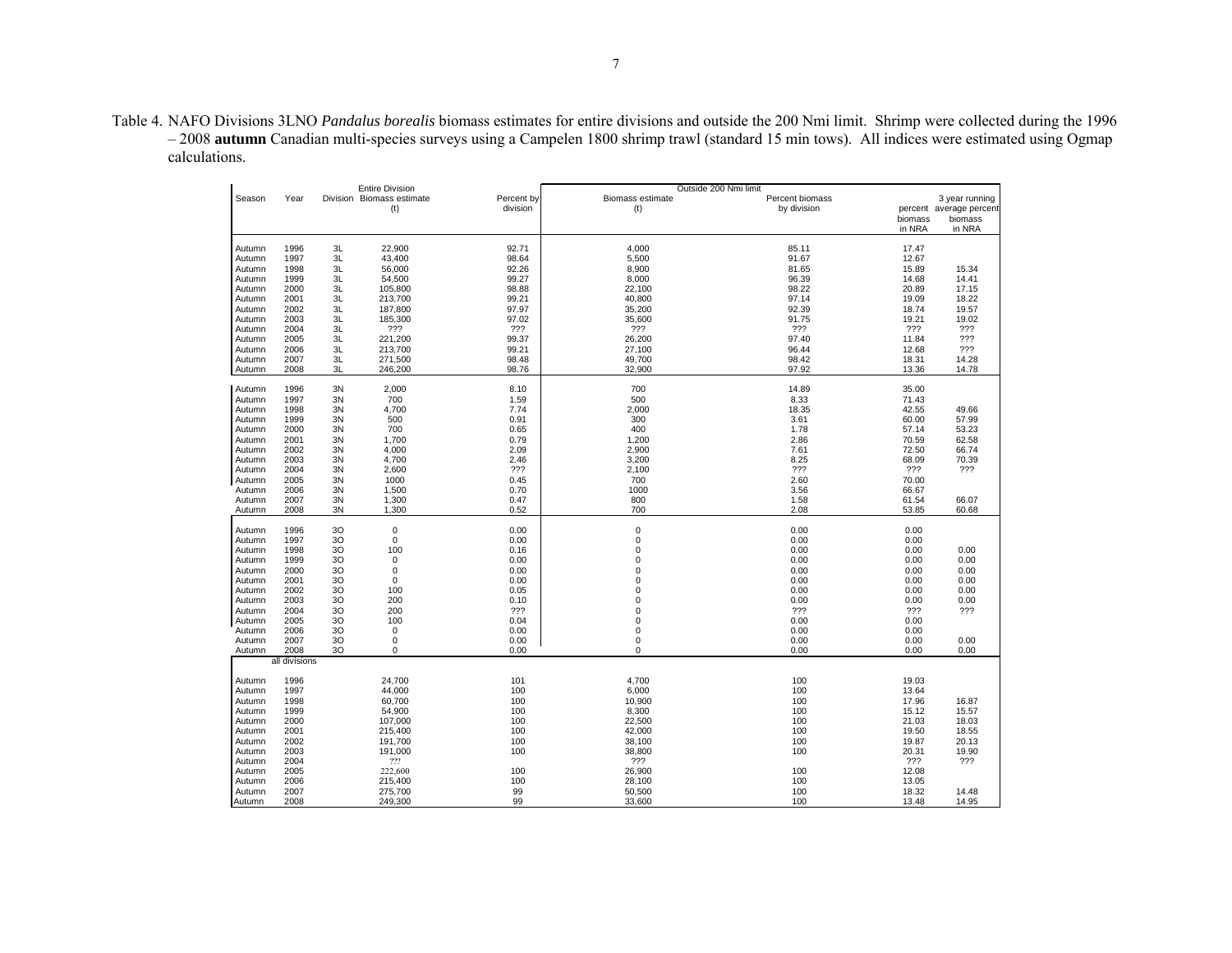Table 5. NAFO Divisions 3LNO *Pandalus borealis* biomass estimates for entire divisions and outside the 200 Nmi limit. Shrimp were collected during the 1999 – 2009 **spring** Canadian multi-species surveys using a Campelen 1800 shrimp trawl (standard 15 min tows). Please note that strata deeper than 93 m were not surveyed in 3NO during spring 2006. Historically more than 97% of the shrimp have been attributed to strata within 3L therefore the spring 2006 estimates are for 3L. All indices were estimated using Ogmap calculations.

|        |               |                |                                  | <b>Entire Division</b> |                  | Outside 200 Nmi limit |         | 3 year running          |
|--------|---------------|----------------|----------------------------------|------------------------|------------------|-----------------------|---------|-------------------------|
| Season | Year          |                | Division Biomass estimate        | Percent by             | Biomass estimate | Percent biomass       |         | percent average percent |
|        |               |                | (t)                              | division               | (t)              | by division           | biomass | biomass                 |
|        |               |                |                                  |                        |                  |                       | in NRA  | in NRA                  |
| Spring | 1999          | ЗL             | 47,500                           | 96.15                  | 10,200           | 86.44                 | 21.47   |                         |
| Spring | 2000          | 3L             | 108,700                          | 95.94                  | 23,800           | 87.18                 | 21.90   |                         |
| Spring | 2001          | 3L             | 82,700                           | 100.24                 | 11,400           | 99.13                 | 13.78   | 19.05                   |
|        |               |                |                                  |                        |                  |                       |         |                         |
| Spring | 2002          | 3L             | 128,100                          | 95.74                  | 34,300           | 91.47                 | 26.78   | 20.82                   |
| Spring | 2003          | 3L             | 165,400                          | 97.52                  | 29,900           | 86.92                 | 18.08   | 19.55                   |
| Spring | 2004          | 3L             | 92,000                           | 98.40                  | 23,700           | 97.13                 | 25.76   | 23.54                   |
| Spring | 2005          | 3L             | 133,200                          | 99.85                  | 14,200           | 94.67                 | 10.66   | 18.17                   |
| Spring | 2006          | 3L             | 177,200                          | ???                    | 41,600           | ???                   | 23.48   | 19.97                   |
| Spring | 2007          | 3L             | 282,100                          | 97.75                  | 78,200           | 97.02                 | 27.72   | 20.62                   |
| Spring | 2008          | 3L             | 222,600                          | 99.73                  | 31,600           | 99.06                 | 14.20   | 21.80                   |
| Spring | 2009          | 3L             | 110,200                          | 97.96                  | 36,200           | 98.64                 | 32.85   | 24.92                   |
|        |               |                |                                  |                        |                  |                       |         |                         |
|        | 1999          |                |                                  |                        | 1,600            |                       |         |                         |
| Spring |               | 3N             | 2,100                            | 4.25                   |                  | 13.56                 | 76.19   |                         |
| Spring | 2000          | 3N             | 4,700                            | 4.15                   | 3,500            | 12.82                 | 74.47   |                         |
| Spring | 2001          | 3N             | 300                              | 0.36                   | 100              | 0.87                  | 33.33   | 61.33                   |
| Spring | 2002          | 3N             | 5,800                            | 4.33                   | 3,200            | 8.53                  | 55.17   | 54.32                   |
| Spring | 2003          | 3N             | 5,400                            | 3.18                   | 4,500            | 13.08                 | 83.33   | 57.28                   |
| Spring | 2004          | 3N             | 1,200                            | 1.28                   | 700              | 2.87                  | 58.33   | 65.61                   |
| Spring | 2005          | 3N             | 1,400                            | 1.05                   | 800              | 5.33                  | 57.14   | 66.27                   |
| Spring | 2006          | 3N             | 222                              | ???                    | ???              | ???                   | ???     |                         |
| Spring | 2007          | 3N             | 3,100                            | 1.07                   | 2,400            | 2.98                  | 77.42   |                         |
|        | 2008          | 3N             | 500                              | 0.22                   | 300              | 0.94                  | 60.00   |                         |
| Spring |               |                | 700                              |                        |                  |                       |         |                         |
| Spring | 2009          | 3N             |                                  | 0.62                   | 500              | 1.36                  | 71.43   | 69.62                   |
|        |               |                |                                  |                        |                  |                       |         |                         |
| Spring | 1999          | 30             | 100                              | 0.20                   | 0                | 0.00                  | 0.00    |                         |
| Spring | 2000          | 30             | 100                              | 0.09                   | $\mathbf 0$      | 0.00                  | 0.00    |                         |
| Spring | 2001          | 30             | $\mathsf 0$                      | 0.00                   | $\Omega$         | 0.00                  | 0.00    | 0.00                    |
| Spring | 2002          | 3O             | 100                              | 0.07                   | 0                | 0.00                  | 0.00    | 0.00                    |
| Spring | 2003          | 30             | 200                              | 0.12                   | $\Omega$         | 0.00                  | 0.00    | 0.00                    |
| Spring | 2004          | 3O             | 200                              | 0.21                   | 0                | 0.00                  | 0.00    | $0.00\,$                |
| Spring | 2005          | 30             | 100                              | 0.07                   | $\mathbf 0$      | 0.00                  | 0.00    | 0.00                    |
| Spring | 2006          | 3 <sub>O</sub> | ???                              | ???                    | ???              | ???                   | 0.00    | 0.00                    |
| Spring | 2007          | 30             | $\mathbf 0$                      | 0.00                   | $\mathbf 0$      | 0.00                  | 0.00    | 0.00                    |
|        | 2008          | 3 <sub>O</sub> | 0                                | 0.00                   | 0                | 0.00                  | 0.00    | 0.00                    |
| Spring | 2009          | 3 <sub>O</sub> | 0                                | 0.00                   | 0                | 0.00                  | 0.00    | 0.00                    |
| Spring |               |                |                                  |                        |                  |                       |         |                         |
|        |               |                |                                  |                        |                  |                       |         |                         |
|        | all divisions |                |                                  |                        |                  |                       |         |                         |
|        |               |                |                                  |                        |                  |                       |         |                         |
| Spring | 1999          |                | 49,400                           | 100.61                 | 11,800           | 100.00                | 23.89   |                         |
| Spring | 2000          |                | 113,300                          | 100.18                 | 27,300           | 100.00                | 24.10   |                         |
| Spring | 2001          |                | 82,500                           | 100.61                 | 11,500           | 100.00                | 13.94   | 20.64                   |
| Spring | 2002          |                | 133,800                          | 100.15                 | 37,500           | 100.00                | 28.03   | 22.02                   |
| Spring | 2003          |                | 169,600                          | 100.83                 | 34,400           | 100.00                | 20.28   | 20.75                   |
| Spring | 2004          |                | 93,500                           | 99.89                  | 24,400           | 100.00                | 26.10   | 24.80                   |
| Spring | 2005          |                | 133,400                          | 100.97                 | 15,000           | 100.00                | 11.24   | 19.21                   |
|        |               |                |                                  |                        |                  |                       |         |                         |
| Spring | 2006          |                | $\mathbf{?}\mathbf{?}\mathbf{?}$ | ???                    | ???              | ???                   | ???     |                         |
| Spring | 2007          |                | 288,600                          | 98.82                  | 80,600           | 100.00                | 27.93   |                         |
| Spring | 2008          |                | 223,200                          | 99.96                  | 31,900           | 100.00                | 14.29   |                         |
| Spring | 2009          |                | 112,500                          | 98.58                  | 36,700           | 100.00                | 32.62   | 24.95                   |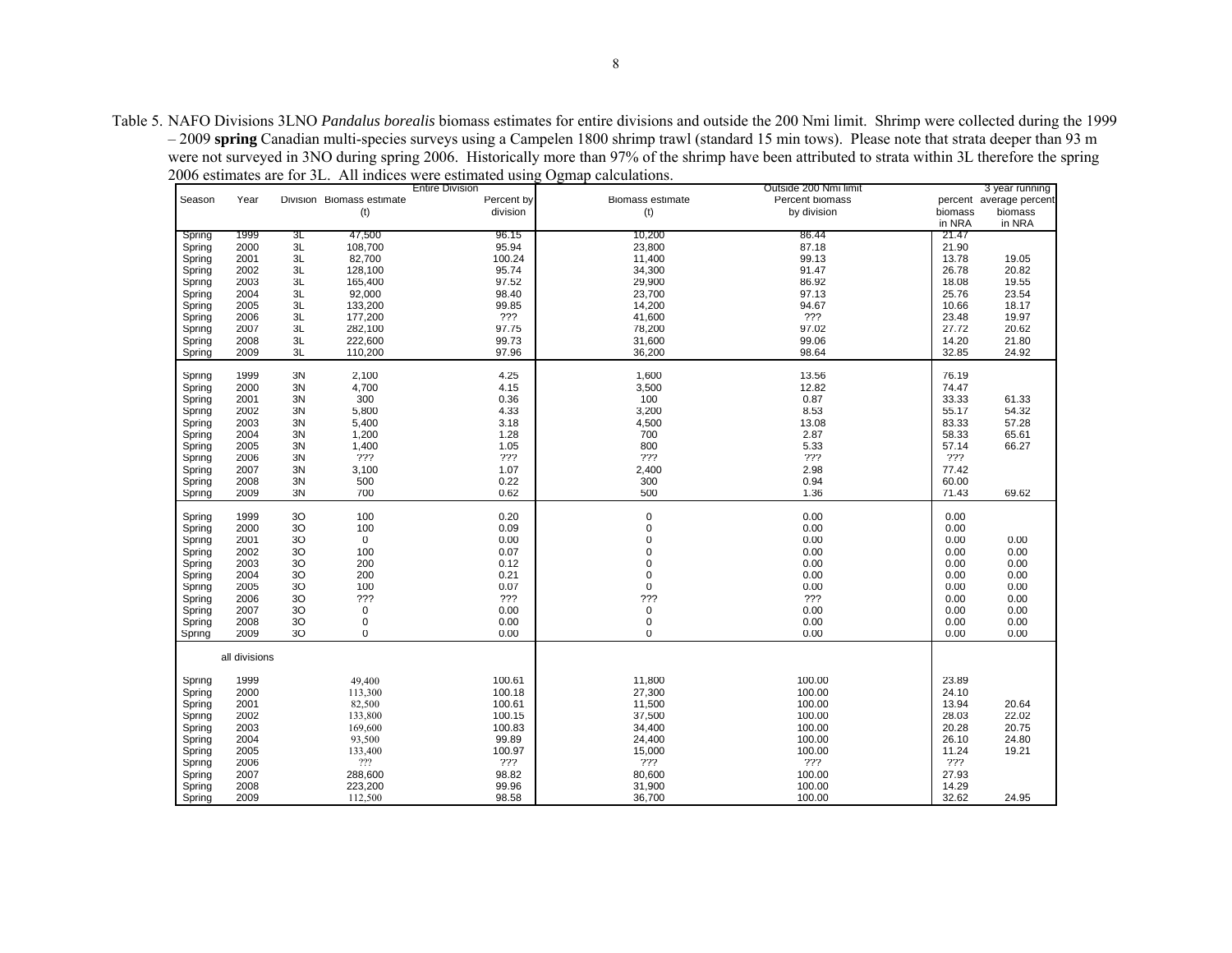Table 6. Fishable biomass (t) indices (total weight of all females + weight of all males with carapace lengths => 17.5 mm) as determined using ogmap calculations from spring and autumn Canadian multi-species bottom trawl survey data, 1996 – 2009. Previous estimates made use of preliminary data. The estimates presented here were determined using finalized datasets. Direction and percent change in relation to previous estimates are provided within the brackets.

|      |         | Spring              |         | Autumn  |                     |         |  |
|------|---------|---------------------|---------|---------|---------------------|---------|--|
|      | Lower   |                     | Upper   | Lower   |                     | Upper   |  |
| Year | 95%     | Estimate            | 95%     | 95%     | Estimate            | 95%     |  |
|      | C.I.    | (t)                 | C.I.    | C.I.    | (t)                 | C.I.    |  |
| 1996 |         |                     |         | 12,390  | $14,600(0\%)$       | 22,790  |  |
| 1997 |         |                     |         | 23,670  | 34,100 (0%)         | 48,900  |  |
| 1998 |         |                     |         | 36,080  | 48,300 (0%)         | 63,770  |  |
| 1999 | 20,590  | $40,700(0\%)$       | 64,080  | 32,230  | $41,000(0\%)$       | 56,470  |  |
| 2000 | 42,080  | 80,900 (0%)         | 133,300 | 61,970  | 79,100 (0%)         | 105,200 |  |
| 2001 | 42,750  | 66,300 (0%)         | 93,630  | 123,400 | $173,200 (+0.06\%)$ | 217,600 |  |
| 2002 | 71,350  | $110,600(-1.60\%)$  | 172,700 | 111,000 | 157,000 (0%)        | 198,700 |  |
| 2003 | 106,300 | 148,500 (0%)        | 193,100 | 123,700 | $167,300 (+0.6\%)$  | 217,300 |  |
| 2004 | 35,000  | 83,300 (+.012%)     | 152,900 |         | ???                 |         |  |
| 2005 | 73,190  | $116,100 (+0.09\%)$ | 161,200 | 143,500 | $180,700 (+.11\%)$  | 216,600 |  |
| 2006 | 91,250  | $158,300 (+0.06\%)$ | 218,900 | 138,300 | 173,100 (0%)        | 205,500 |  |
| 2007 | 183,500 | 280,900 (+8.79%)    | 415,300 | 176,500 | 230,800 (-5.02%)    | 297,200 |  |
| 2008 | 137,600 | $188,200 (+.21\%)$  | 237,500 | 157,400 | 204,600             | 251,300 |  |
| 2009 | 53,190  | 97,600              | 151,500 |         |                     |         |  |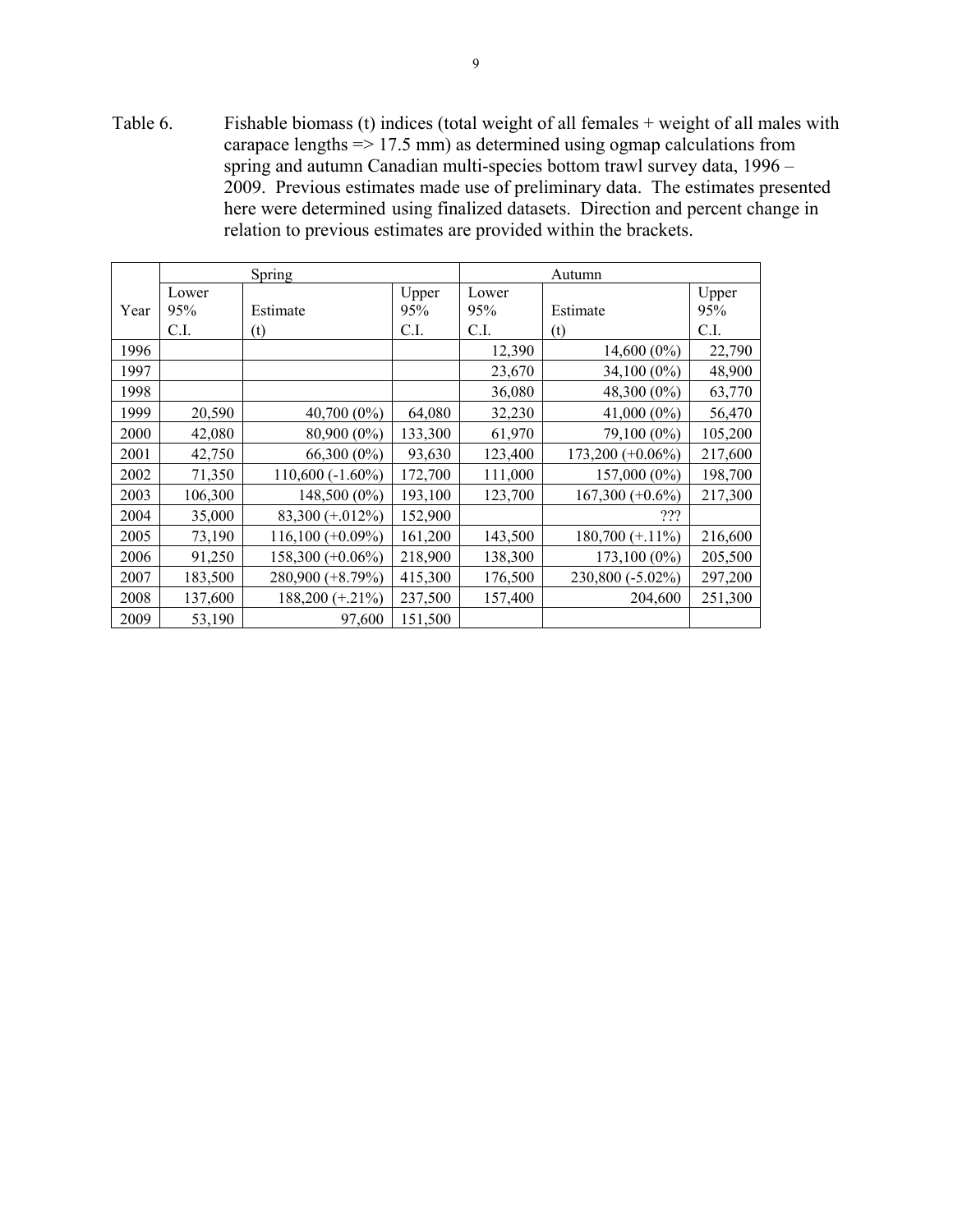Table 7. Various TAC scenarios using the inverse variance weighted average fishable biomass from the four most recent Canadian research surveys into 3LNO. Please note that due to rounding, it may not be possible to derive exactly the same fishable biomass or catch rates using the numbers presented in the tables below; however, the derived values should be within a few percent of the values shown in the tables.

Variance weighting factor = fishable biomass/(measure of variance)<sup>2</sup>÷Σ fishable biomass/(measure of variance) $^2$ 

| Survey      | Fishable<br>biomass<br>(t) | Fishable<br>$biomass -$<br>lower $95\%$<br>$CL =$<br>measure of<br>variance | Fishable<br>biomass/<br>(measure of<br>variance <sup>2</sup> ) | $1/m$ easure of<br>variance <sup>2</sup> | Variance<br>weighting<br>factor |
|-------------|----------------------------|-----------------------------------------------------------------------------|----------------------------------------------------------------|------------------------------------------|---------------------------------|
| Autumn 2007 | 230,800                    | 54,300                                                                      | 1.400E-4                                                       | 3.39E-10                                 | 0.201                           |
| Spring 2008 | 188,200                    | 50,600                                                                      | 3.120E-5                                                       | 3.91 E-10                                | 0.232                           |
| Autumn 2008 | 204,600                    | 47,200                                                                      | 1.07E-4                                                        | 4.49E-10                                 | 0.266                           |
| Spring 2009 | 97,600                     | 44,410                                                                      | 7.31E-5                                                        | 5.07E-10                                 | 0.301                           |
| Grand total |                            |                                                                             | 2.931E-4-04                                                    | 1.686E-09                                | 1.000                           |

Inverse variance weighted average fishable biomass = 2.931E-4÷1.686E-9  $= 173,886 t$  $\simeq$  174,000 t

| Inverse variance weighted average              | TAC options |        |           |  |
|------------------------------------------------|-------------|--------|-----------|--|
| fishable biomass (t)                           |             |        |           |  |
| 174.000                                        | 25,000      | 26,000 | 30,000    |  |
| Indices of exploitation (TAC/fishable biomass) | 14.37%      | 14.94% | $17.24\%$ |  |
| expressed percents                             |             |        |           |  |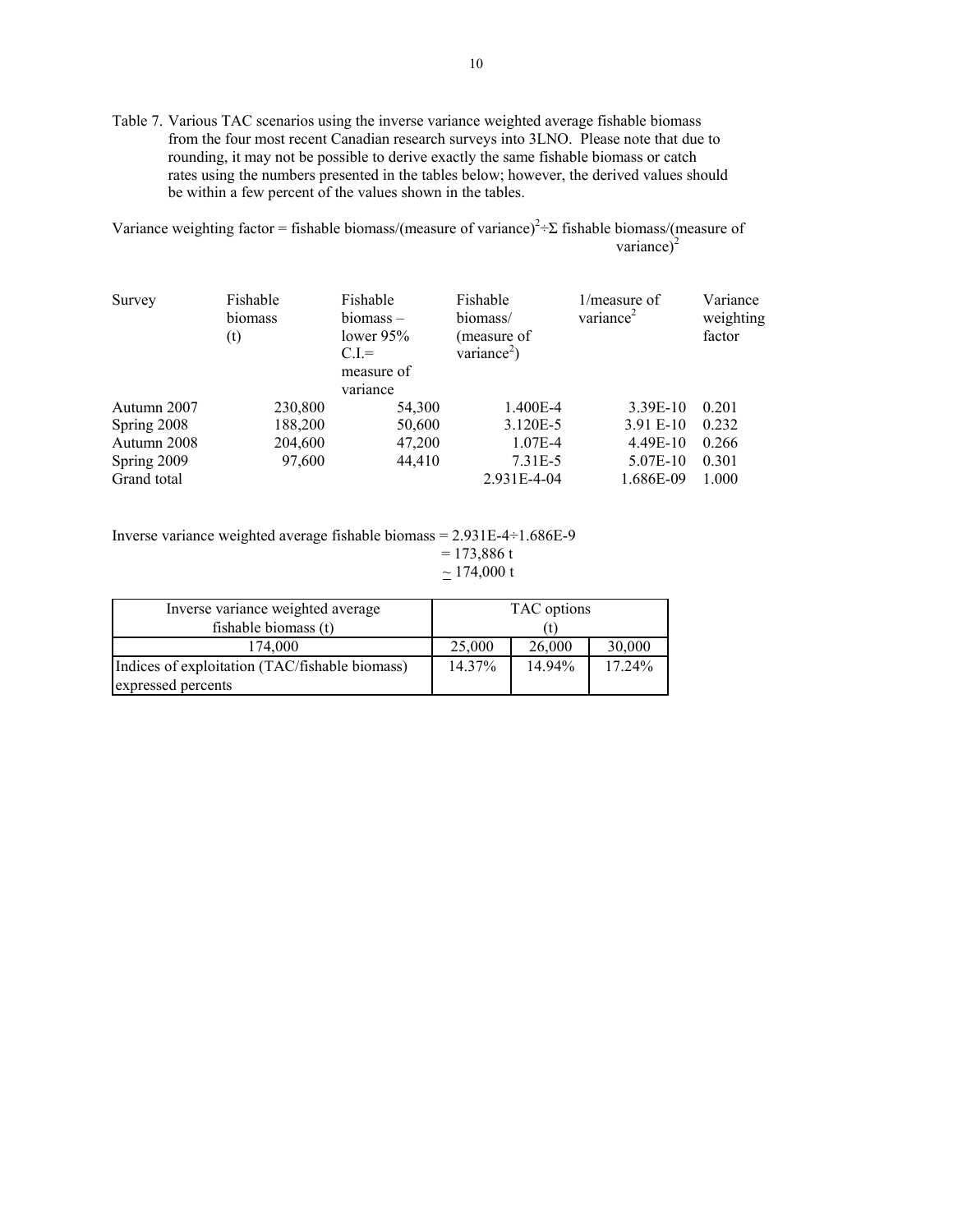

Figure 1. Trends in NAFO Div. 3LNO northern shrimp (*Pandalus borealis*) catch (t) and TAC over the period 1993-2009.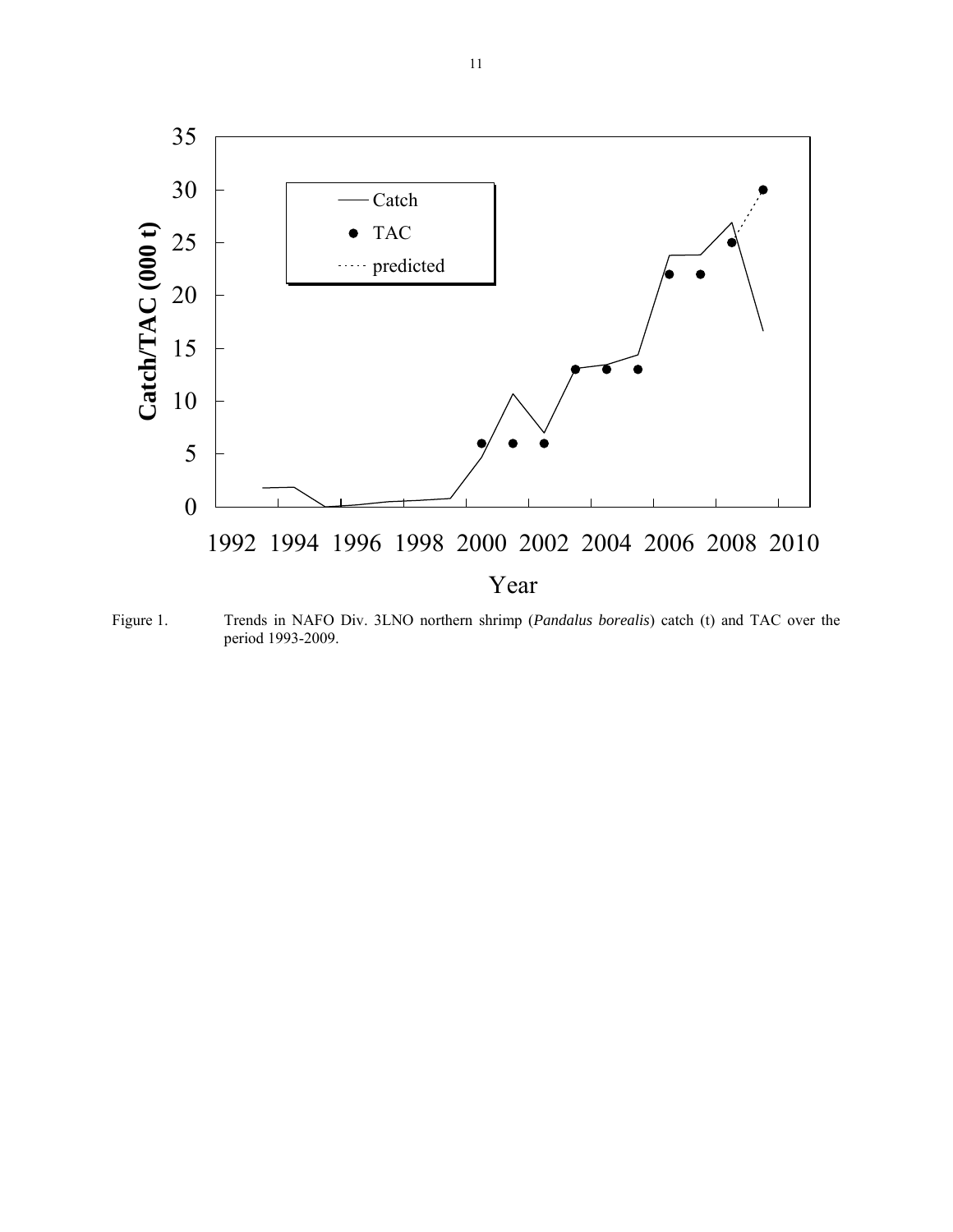

Figure 2. The NAFO 3LNO stratification scheme used in Canadian research bottom trawl survey set allocation.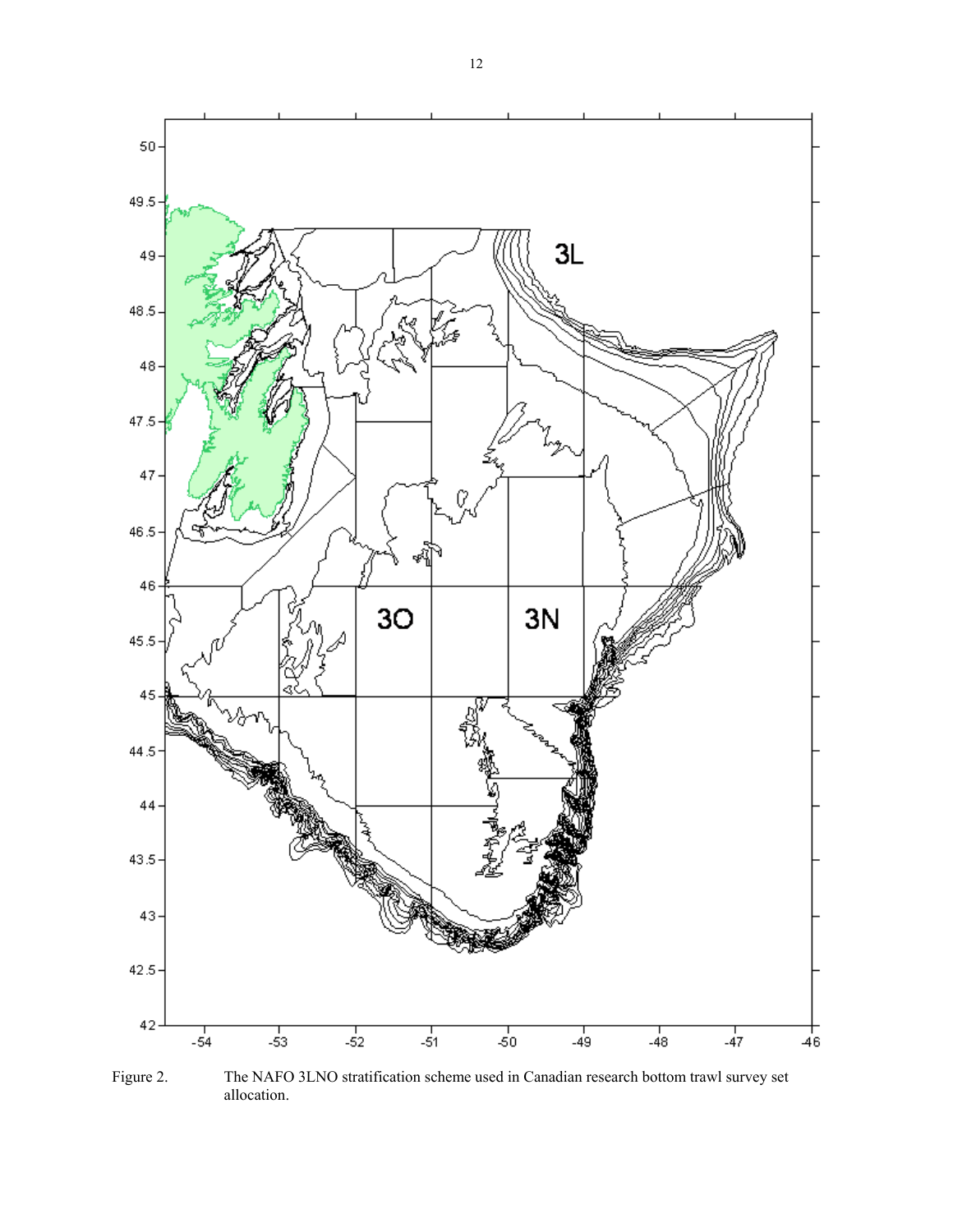

Figure 3. Strata in Div. 3L that were not surveyed (numbered and shaded area) during autumn of 2004.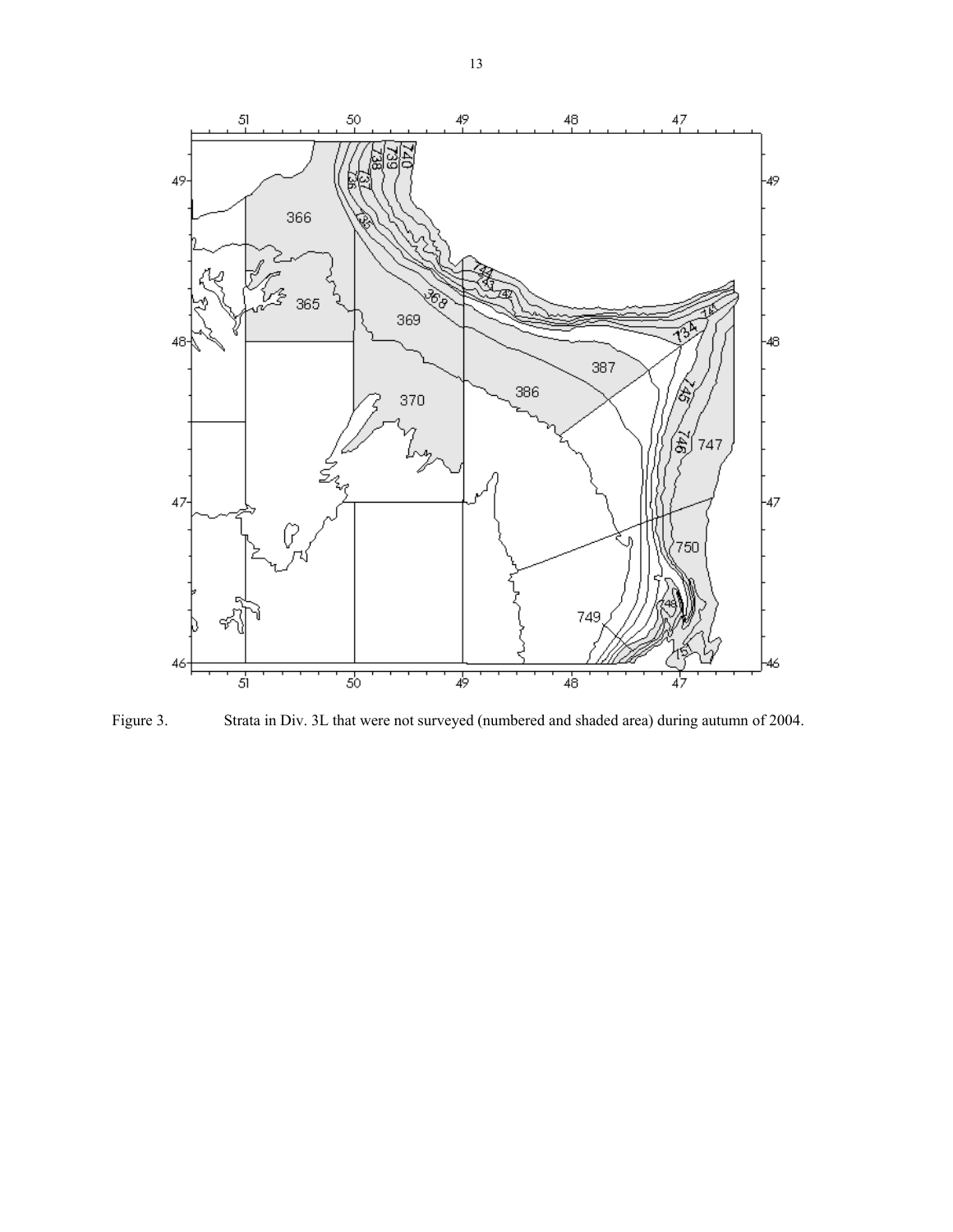$\pmb{\times}$ 

Figure 4. Distribution of NAFO Div. 3LNO northern shrimp (*Pandalus borealis*) catches kg/tow) as obtained from **autumn** research bottom trawl surveys conducted over the period 2005-2008.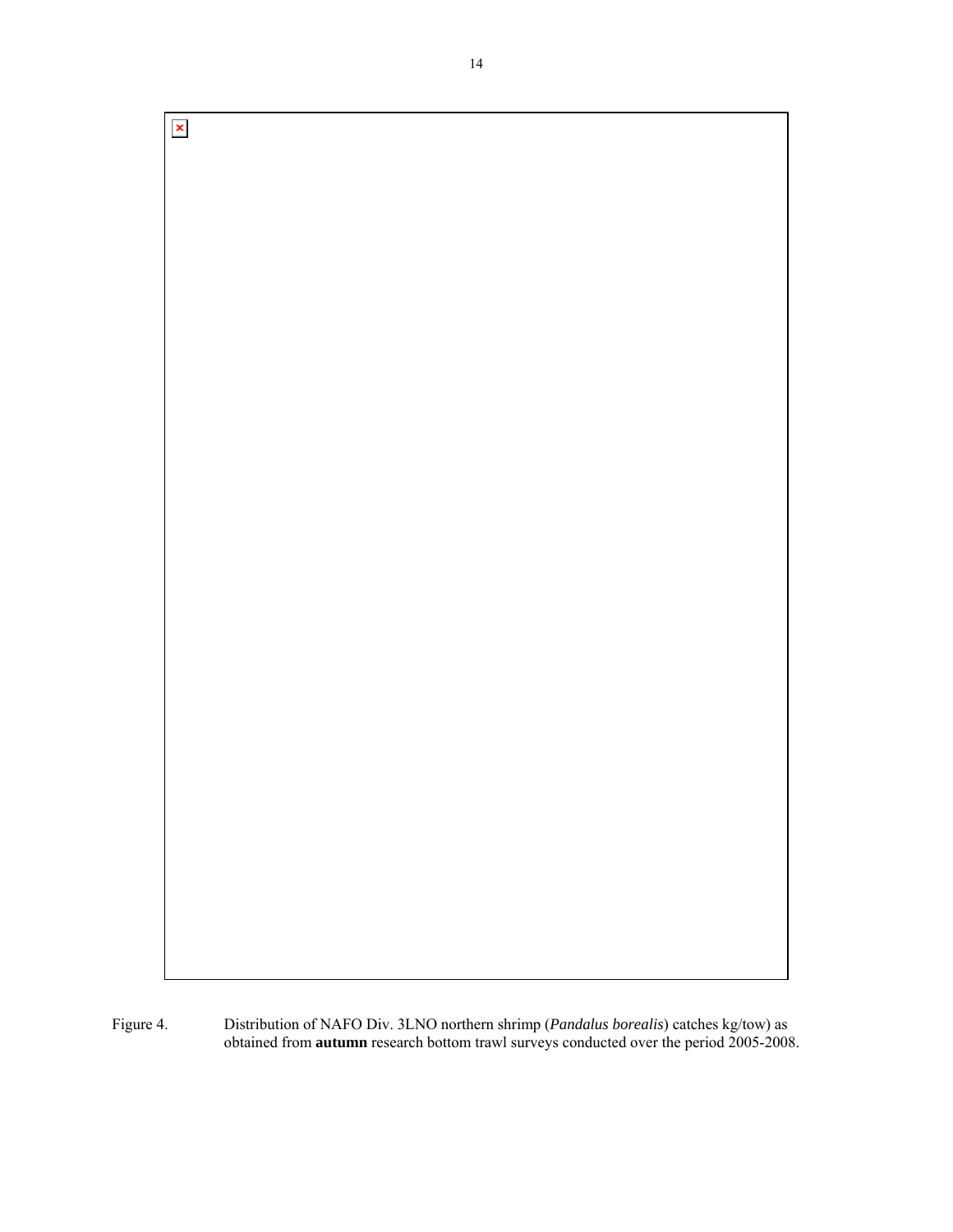

Figure 5. **Autumn** northern shrimp (*Pandalus borealis*) abundance and biomass estimates within NAFO Div. 3LNO. Data were from Canadian multi-species bottom trawl surveys using a Campelen 1800 trawl. (Standard 15 min. tows.)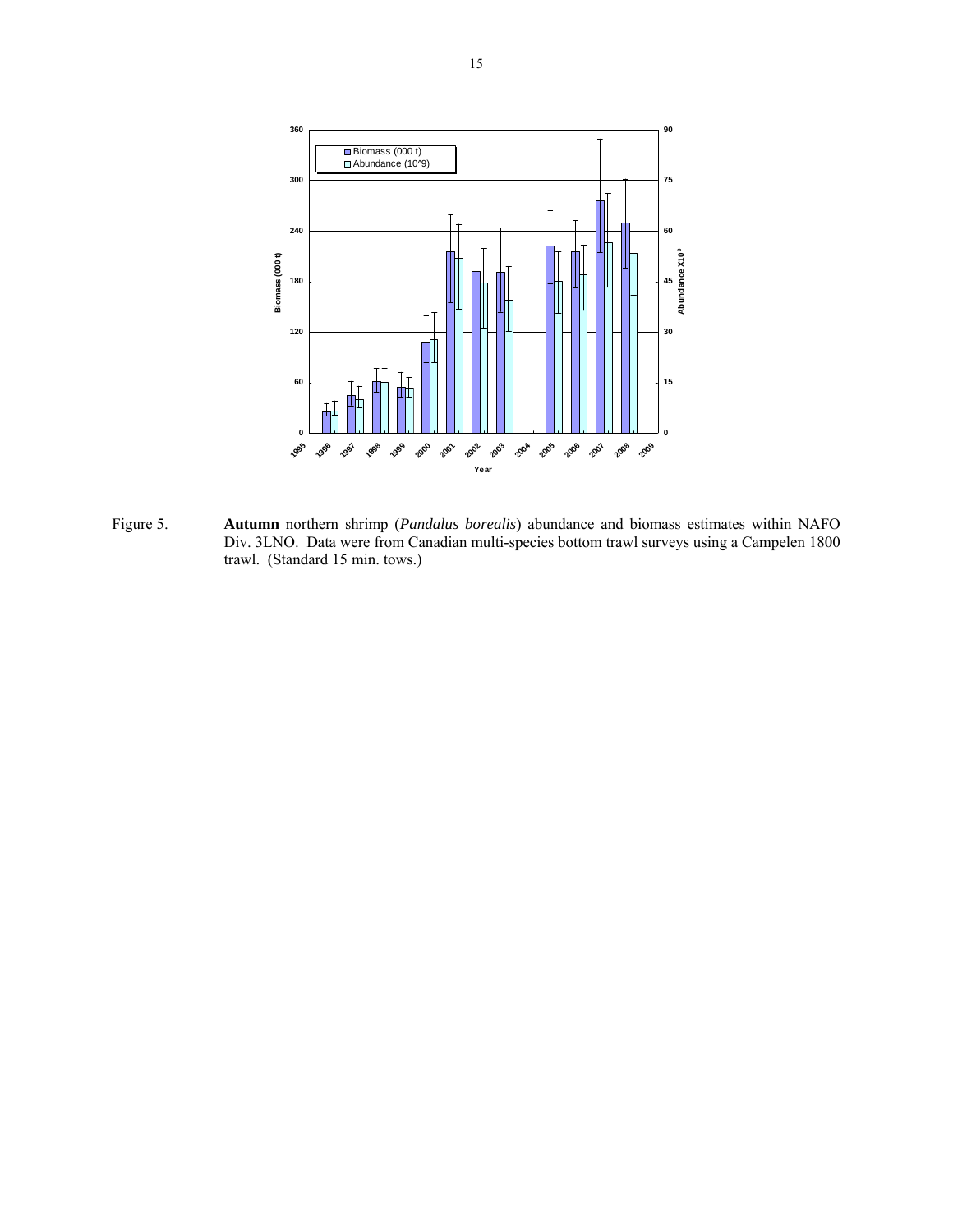

Figure 6. Distribution of NAFO Div. 3LNO northern shrimp (*Pandalus borealis*) catches kg/tow) as obtained form **spring** research bottom trawl surveys conducted over the period 2006-2009. Ellipses indicate strata not surveyed during spring 2006.